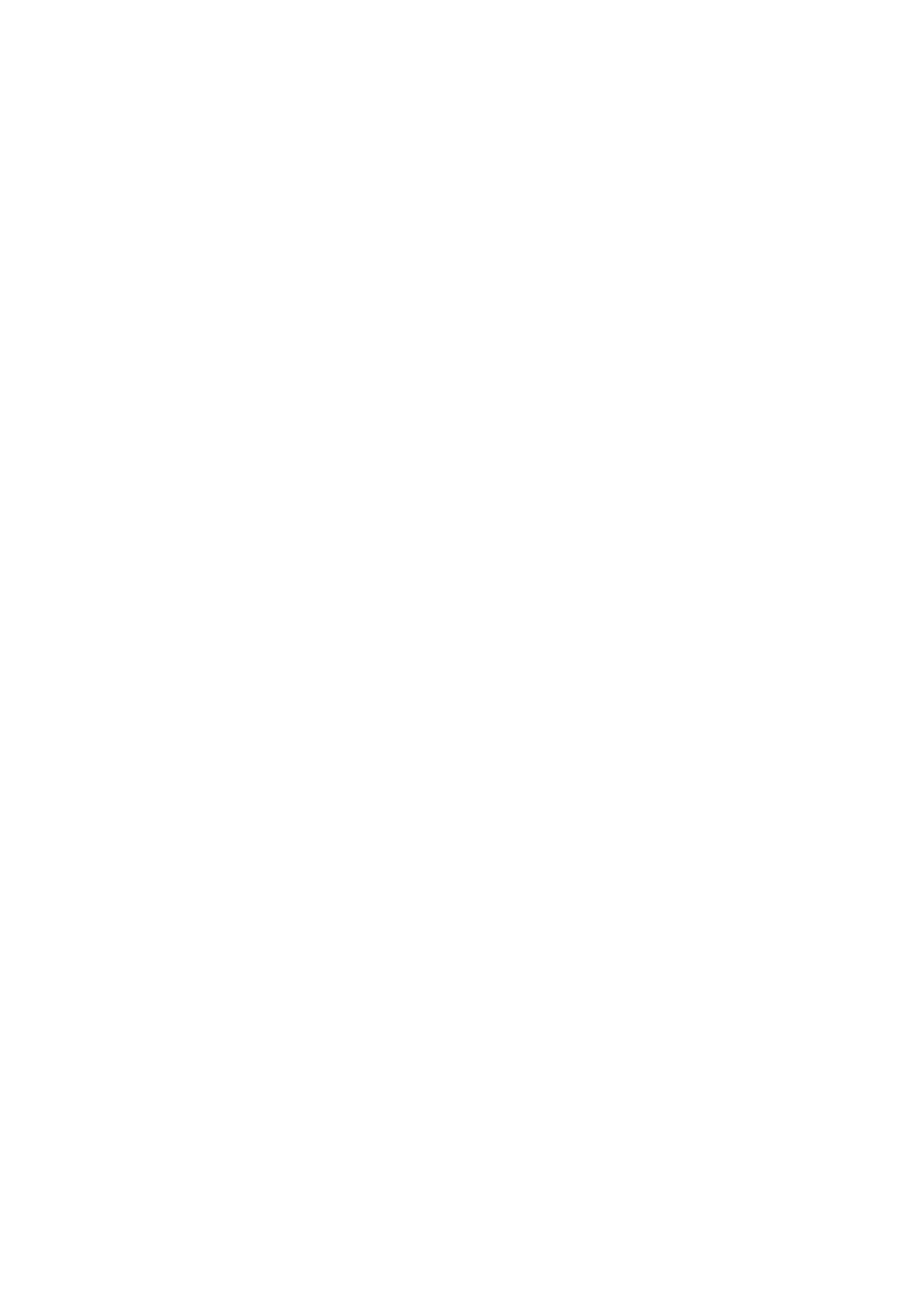## **Ladybridge Road, Cheadle Hulme - Proposed Traffic Regulation Order - No Waiting At Any Time**

Report of the Corporate Director for Place Management & Regeneration

### **1. INTRODUCTION AND PURPOSE OF REPORT**

1.1 To report the findings of a consultation exercise and to seek approval for the introduction of a Traffic Regulation Order (TRO) as shown in **Appendix A.**

### **2. BACKGROUND**

- 2.1. Traffic Services have received a request from the Local Highway Ward Spokesperson to investigate safety concerns due to inconsiderate parking on Ladybridge Road on the unrestricted area of highway between the junctions of Alderdale Road and Regent Close. The concerns raised are that parked vehicles are said to be causing an obstruction and reducing visibility for other motorists negotiating the nearby junction of Regent Close.
- 2.2. Traffic Services have carried out 6 separate site visits to this location. Only once was one car observed parked on Ladybridge Road at the location in questions and at this same time, it was not seen to be causing any visibility issues.
- 2.3. There are already restrictions (double yellow lines) in place on Ladybridge Road protecting the junctions of both Alderdale Road and Regent Close.
- 2.4. Traffic Services have checked the accident database and can confirm that no accidents have been recorded in the last 3 years, (from 30/09/2018 to 30/09/2021 most recent data available).
- 2.5. Some residents have stated they are in dispute with the owners of Lion House Farm in relation to parking however, the issues raised are a Civil Matter.

## **3. PROPOSALS**

- 3.1. Due to the nature of the concerns raised by the local ward councillors, Traffic Services proposed to extend the existing Traffic Regulation Order (TRO) – 'No Waiting At Any Time' on Ladybridge Road from the junction of Alderdale Road up to the junction of Regent Close.
- 3.2. In order to implement the new parking restrictions, Traffic Services proposed to revoke the existing Traffic Regulation Order (TRO) – 'No Waiting At Any Time' (double yellow lines) and introduce a new Traffic Regulation Order (TRO) – 'No Waiting At Any Time'. These proposals are shown on **Drawing No. NM8-5186-01 RevB**.

### **4. LEGAL POSITION/IMPLICATIONS**

4.1. The Traffic Management Orders would be made under Section 1 of the Road Traffic Regulation Act 1984. The Council is required by the Local Authorities Traffic Order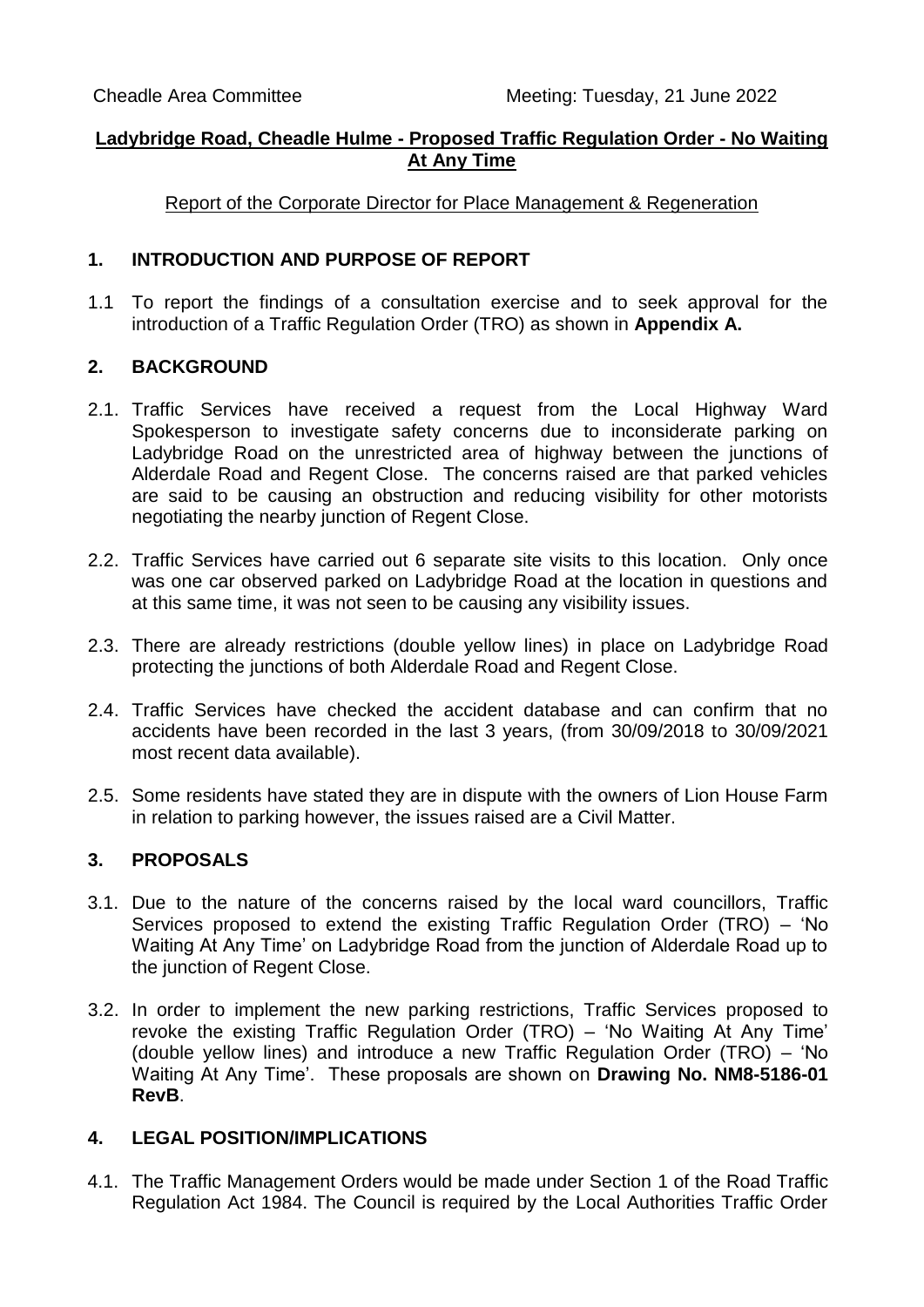(Procedure) (England and Wales) Regulations 1996 to give notice of its intention to make a Traffic Order (by publishing a draft traffic order). These regulations also require the Council to consider any representations received as a result of publishing the draft Order.

## **5. CONSIDERATION OF ALTERNATIVE SOLUTIONS**

5.1. No other alternatives were considered.

## **6. CONSULTATION**

- 6.1. The Local Ward Councillors have been consulted and no adverse comments were received.
- 6.2. Greater Manchester Police have been consulted. Whilst they have no objections to these proposals they have highlighted that the nearby junctions are already protected by double yellow lines.
- 6.3. Affected frontages have been consulted with; from a total no. of 17 letter delivered, 9 no. (53%) replies were received. 5 no. (56%) agree with the proposals and 4 no. (44%) disagree with the proposals.

Comments made by those residents in support of the proposals:

| <b>Comment</b>                              | <b>Traffic Services Response</b>        |
|---------------------------------------------|-----------------------------------------|
| If this TRO is granted, it will be of great | Traffic Services have only seen one     |
| benefit to road users trying to negotiate   | vehicle parked at the location during   |
| the joining of traffic on the very busy     | their site visits and at that time, the |
| Ladybridge Road. The view of on-            | vehicle was not causing any visibility  |
| coming traffic is completely obstructed     | issues.                                 |
| by parked vehicles which causes a           |                                         |
| safety issue.                               |                                         |
| Parked vehicles reduce the width of the     | The carriageway at this location is     |
| carriageway.                                | approximately 9.5meters wide.           |

Comments made by those residents not in support of the proposals:

| <b>Comment</b>                                                                                                                                                                                                                                                            | <b>Traffic Services Response</b>                                                                                                                                                                                                                                                                                           |
|---------------------------------------------------------------------------------------------------------------------------------------------------------------------------------------------------------------------------------------------------------------------------|----------------------------------------------------------------------------------------------------------------------------------------------------------------------------------------------------------------------------------------------------------------------------------------------------------------------------|
| Having exited from all nearby junctions<br>whilst cars have been parked at the area<br>of concern, there has never been any<br>visibility issues. There is sufficient<br>space with the existing double yellow<br>lines either end that you can see<br>oncoming vehicles. | Traffic Service Officers have not noted<br>any concerns during their site visits and<br>have only seen one vehicle parked<br>during these same visits.                                                                                                                                                                     |
| To restrict parking further on Ladybridge<br>Road is likely to see vehicles forced to<br>park on Alderdale Road and Regent<br>Close, causing an inconvenience to their<br>residents.                                                                                      | Regent Close is relatively shorter in area<br>compared to Alderdale Road<br>and<br>therefore, it is acknowledged<br>that<br>dispersed vehicles may impact on the<br>residents of Alderdale Road and Regent<br>Close. The majority of properties on<br>Alderdale Road and Regent Close have<br>off road parking facilities. |
| I don't understand why this section of                                                                                                                                                                                                                                    | Traffic Services have not noted<br>any                                                                                                                                                                                                                                                                                     |
| road has been picked. Cars very rarely                                                                                                                                                                                                                                    | concerns during their site visits<br>and                                                                                                                                                                                                                                                                                   |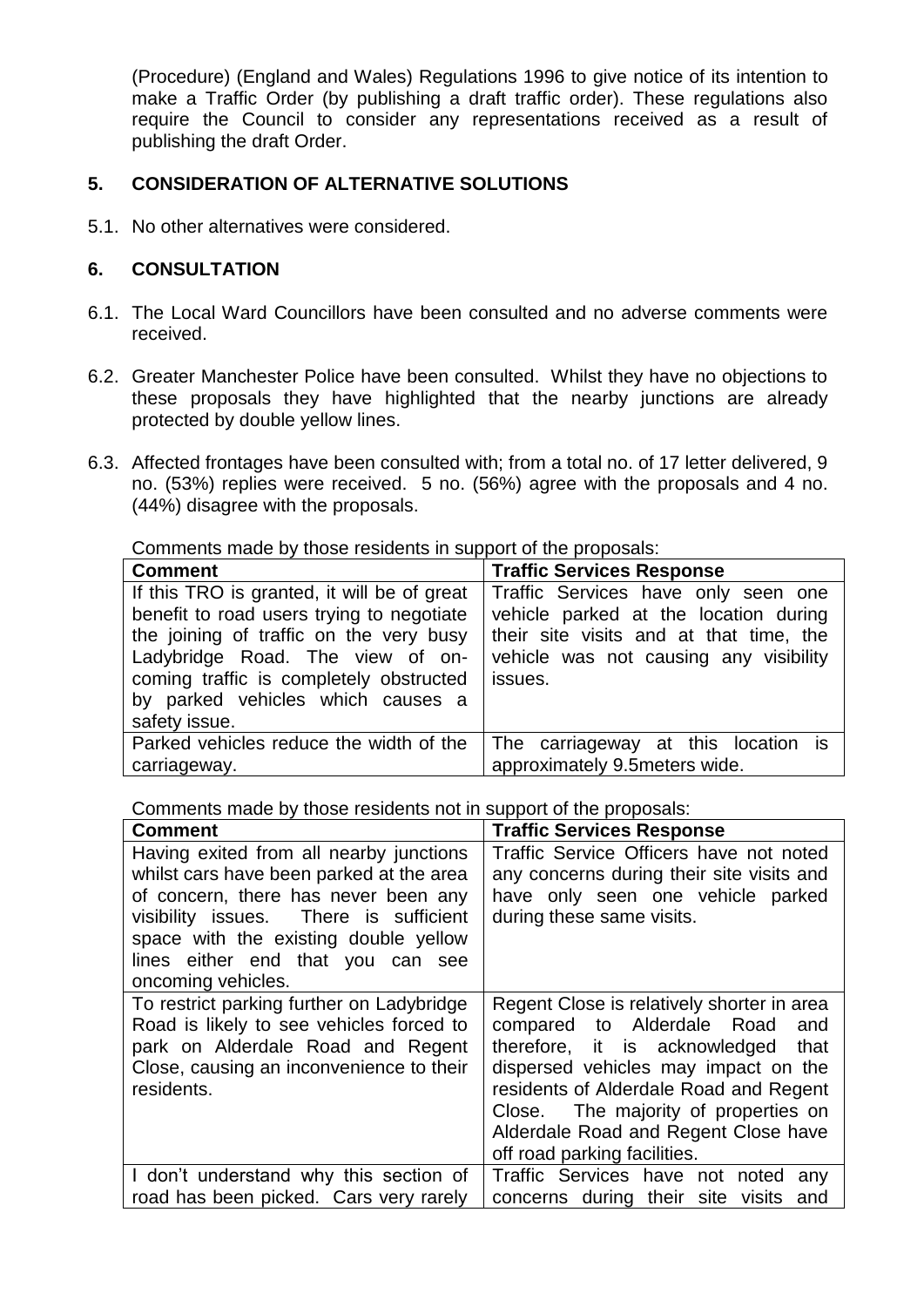| park here.                                                                     | have only seen one vehicle parked<br>during these same visits.                                                                                                                                           |
|--------------------------------------------------------------------------------|----------------------------------------------------------------------------------------------------------------------------------------------------------------------------------------------------------|
| Further restrictions will prevent delivery<br>vehicles from making deliveries. | A vehicle may 'stop' on double yellow<br>lines (and a single yellow line) for the<br>purpose of loading and unloading<br>therefore, these proposals will not cause<br>any impact in these circumstances. |

It has been noted that there was an error on the drawing sent to residents, **Drawing No. NM8-5186-01.** The drawing reflected double yellow lines on both sides of Ladybridge Road however, this is not the case. The existing restriction on the west of Ladybridge Road is a single yellow line which is in operation Monday – Friday 8am-9.30am and 4pm-6pm. As this restriction will remain unchanged there is no impact to the residents. The drawing has been amended, see **Drawing No. NM8-5186-01 RevB**.

# **7. FINANCIAL IMPLICATIONS**

7.1. The estimated costs of the scheme is as follows:-

| Legal         | £560.00                                               |
|---------------|-------------------------------------------------------|
| Road Markings | £440.00 (this cost includes Traffic Management Costs) |
| <b>TOTAL</b>  | £1,000                                                |

To be funded from the Cheadle Hulme North Delegated Ward Budget.

# **8. TIMESCALES**

8.1. 4 - 6 months, subject to objections.

# **9. EQUALITIES/COMMUNITY IMPACT ASSESSMENT**

- 9.1. Equal Opportunities
	- To provide a suitable and safer environment for pedestrians and other road users. The scheme contributes to the Council's vision statement "Promote equal life outcomes for all by tackling known inequalities across the borough of Stockport".
- 9.2. Sustainable Environment
	- To develop and sustain a healthy, safe and attractive local environment which contributes to Stockport. Stockport Council understands the responsibility it has to lead by example and help the broader community make a positive contribution to the local environment.

# **10. CONCLUSIONS AND RECOMMENDATIONS**

10.1.The Corporate Director for Place Management requests that the Cheadle Area Committee consider and comment upon the following proposals and recommend that the Cabinet Member for Sustainable Stockport approves the legal advertising of the following Traffic Regulation Order (TRO) set out in **Appendix A** and subject to no objections being received within 21 days from the advertisement date, the order can be made.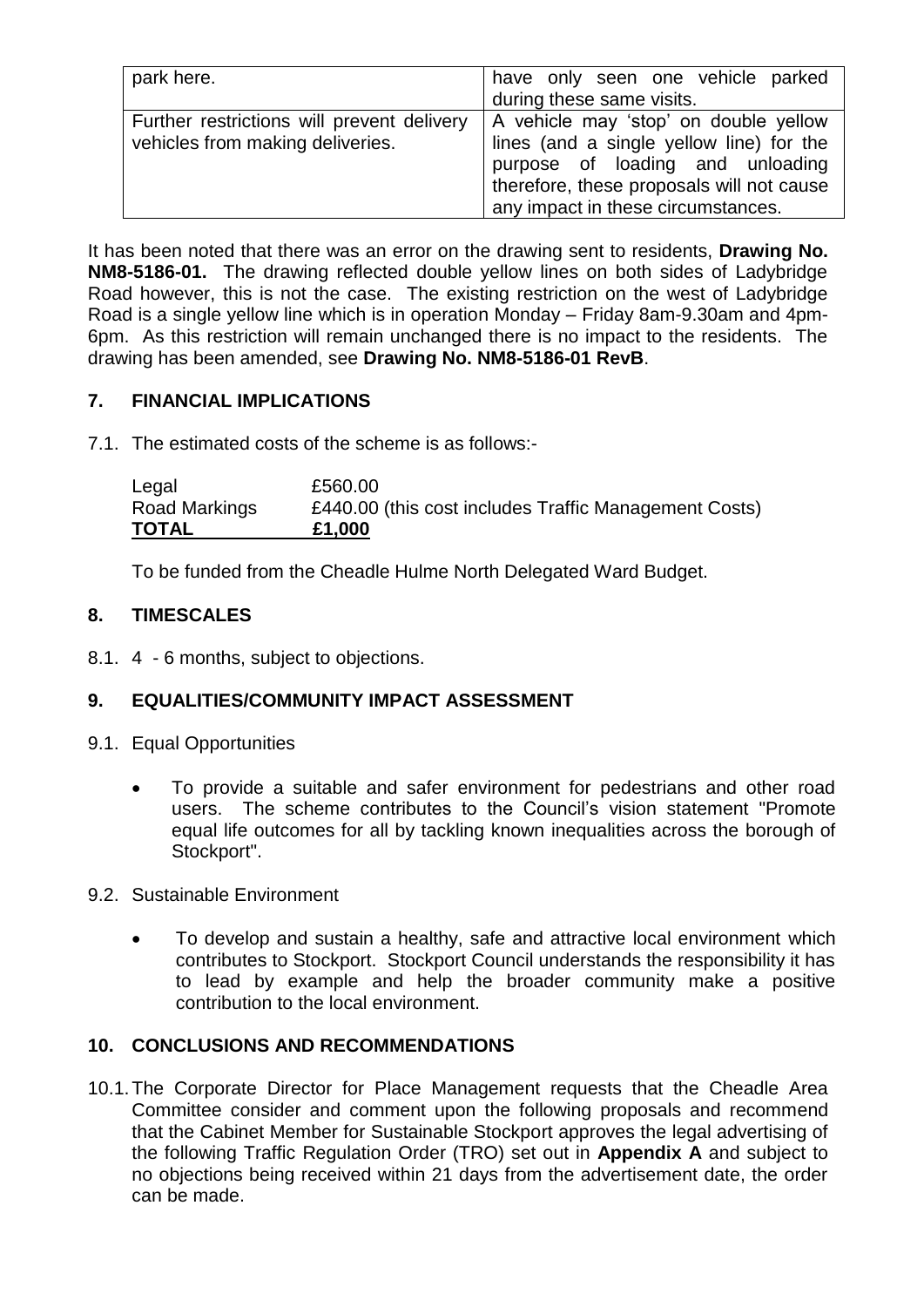# **Background Papers**

There are no background papers to this report.

Anyone wishing further information please contact Nicola Ryan on telephone number Tel: 0161 474 4409 or by email on nicola.ryan@stockport.gov.uk